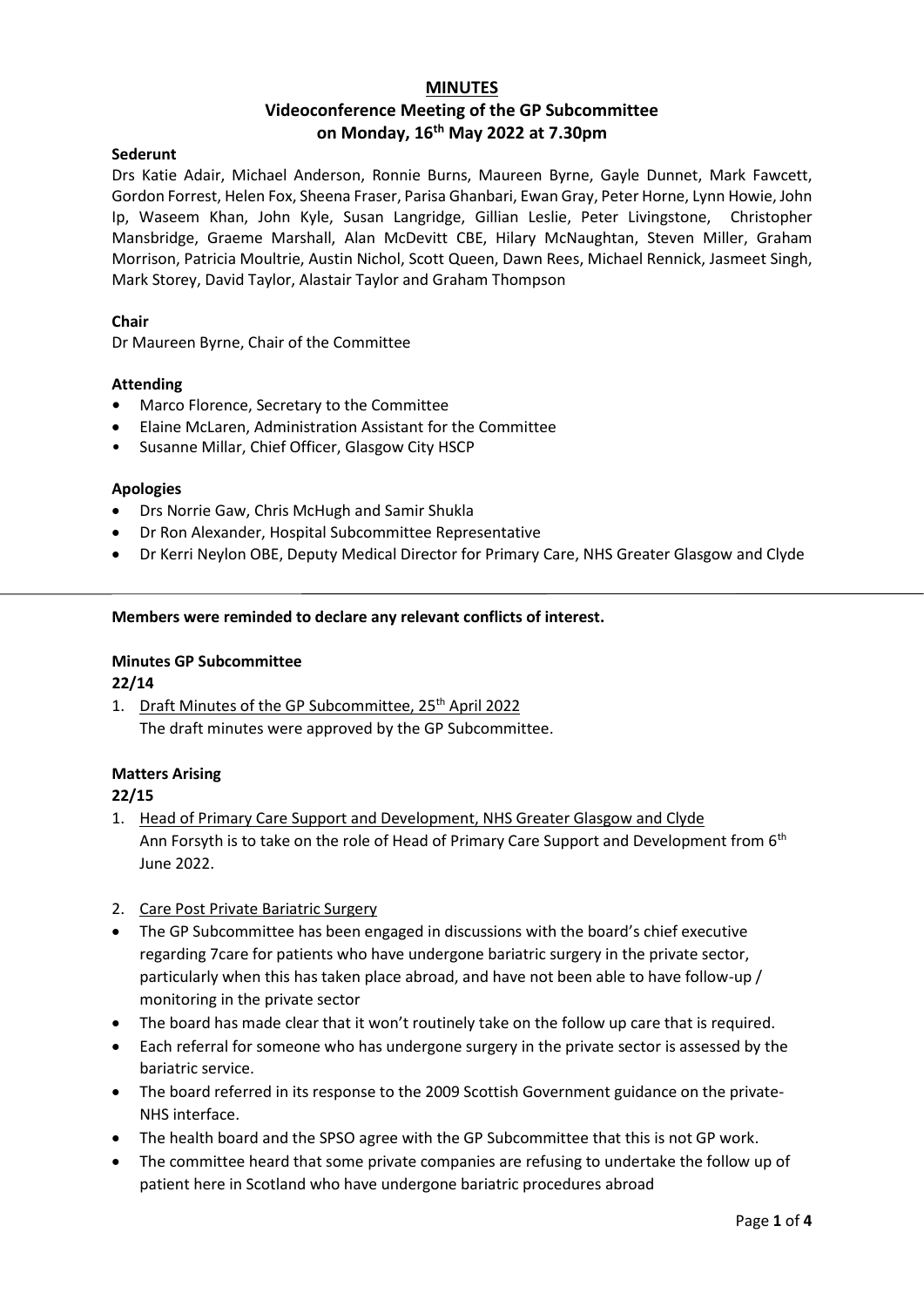- There is a risk of endocrine and metabolic complications following bariatric procedures which require specialist monitoring
- The GP Subcommittee will be reverting to the health board.

## *Action Point: Circulate 2009 private-NHS interface guidance.*

## **Covid-19 GP Escalation**

# **22/16**

- 1. GP Workload Update
- The board is continuing to conduct its workload survey.
- The number of practices participating in the survey is reducing.
- The percentage of face to face appointments is increasing.
- Overall, the workload in general practice remains high.

### 2. Post Covid Pathway Escalation Paper

A discussion was had on the Post Covid Pathway Escalation paper. Some of the key points that were highlighted were:

- There may be a need to re-start a community based pathway or reintroduce CACs.
- A number of GPs expressed a preference for seeing their own patients.
- It was noted that the pathway would help deal with for example a GP or a whole practice's team of GPs being ill with Covid.
- Testing having been stopped in the general population will mean that any escalation will be based on respiratory illness being seen in general practice, rather than there being an accurate measure of Covid positive patients.
- The Scottish Government was clear that the response to Covid should be a whole system one.
- Members emphasised that they were keen to see their own patients but the paper was approved in case of the eventuality of escalation being required.

### *Action Point: Finalise paper and take forward.*

### **Sessional GPs**

### **22/17**

- The difficulties practices were facing in securing locums was highlighted.
- The LMC has met with the Glasgow Locum Group and is considering how best to work together the support the Glasgow Locum Group.

### **Notes/Reports from Meetings**

### **22/18**

- 1. HIV Prevention, Treatment and Care Committee, 21<sup>st</sup> April 2022 This report was noted by the GP Subcommittee.
- 2. Mental Health and Wellbeing in Primary Care, 22<sup>nd</sup> April 2022 This report was noted by the GP Subcommittee.
- 3. GMS eHealth Steering Group, 28<sup>th</sup> April 2022 This report was noted by the GP Subcommittee.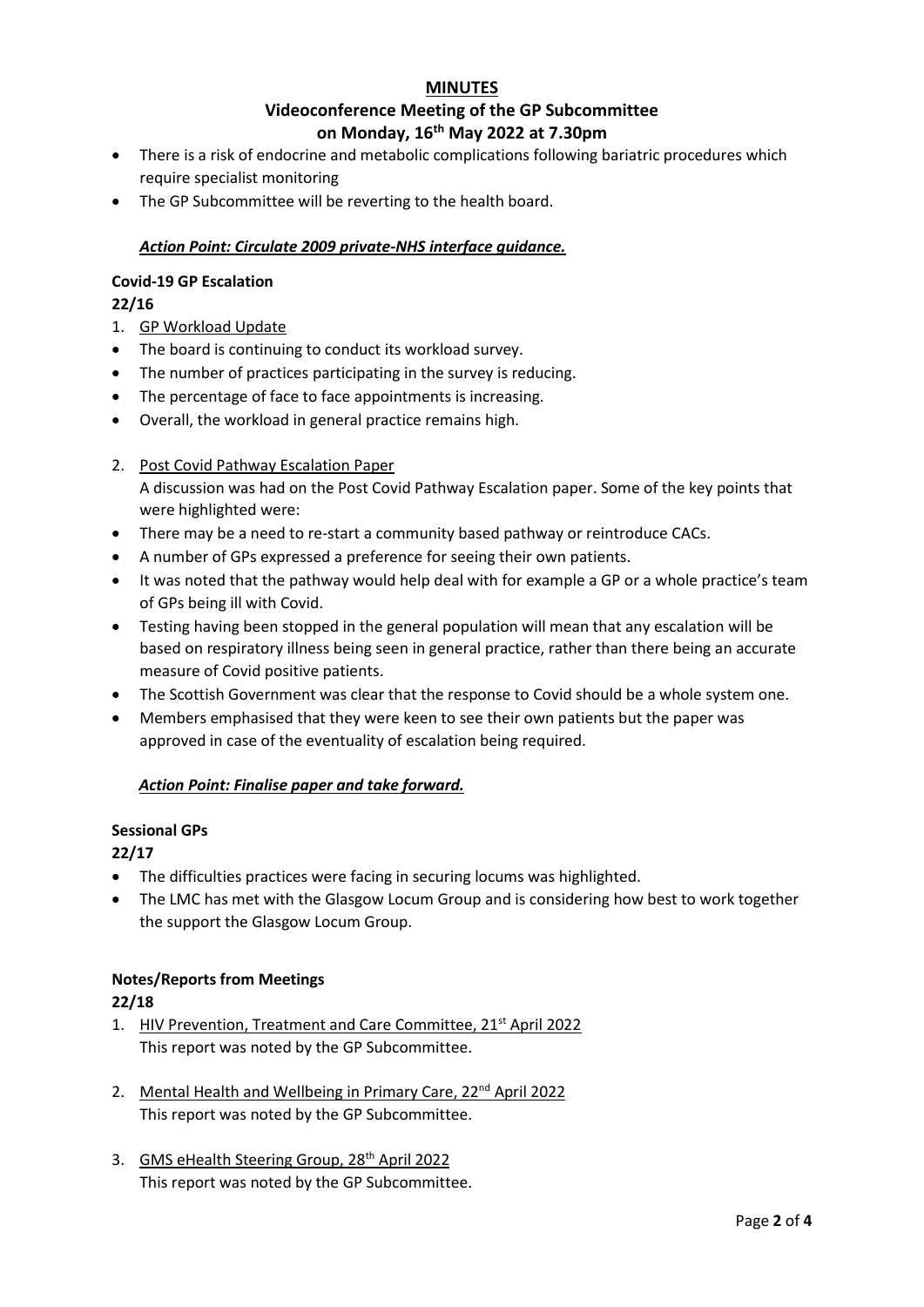- 4. Primary Care Programme Board- PCIP Oversight Group, 28<sup>th</sup> April 2022 A number of issues were highlighted regarding PCIP implementation:
- The board is clear that the vaccination service shouldn't be requesting vaccination histories for patients.
- The ear wax service is an ongoing issue.
- HSCPs are clear about what they have got to do and are aware of their challenges in implementing PCIP.
- CTAC-concerns were raised about what is being described as full implementation.
- 5. Vaccination Programme Board, 29<sup>th</sup> April 2022 Costs will be analysed and broken down by HSCP.
- 6. MAT SPMG, 3rd May 2022

A discussion was had on the service that practices and patients are receiving from addictions workers, both in terms of general input and regarding seeing patients face to face.

# *Medical Secretaries to discuss matter with Dr Ronnie Burns.*

# **GP Subcommittee Representation Required**

# **22/19**

1. Area Medical Committee-Drs Ronnie Burns, Mark Fawcett, John Ip, Patricia Moultrie, Michael Rennick, Mark Storey and Alastair Taylor will represent the GP Subcommittee at the Area Medical Committee.

# **Members were advised to contact the secretary if they are able to attend any of the groups noted below.**

- 2. Non-Medicines Utilisation Sub Committee of ADTC *17th May, 23rd August and 22nd November-10am.*
- 3. ADTC Subgroup Medicine Utilisation Subcommittee *6 th July, 7th September, 9th November, 25th January and 15th March-2pm*
- 4. Child and Maternal Health Group *14th July (noon), 8th September (noon), 10th November (1pm)*
- 5. GMS eHealth Steering Group (additional member) *Last Thursday of the month, 2pm-5pm*
- 6. Women and Children's Interface Group *First Tuesday of the month, 3pm*
- 7. GMS Premises Group *27th July (10am), 28th September (9am), 23rd November, (9am)*
- 8. Glasgow City Premises PCIP *26th May, 7th July, 18th August, 29th September and 10th November (1.30pm-3pm)*
- 9. Pathways Development-Respiratory
- 10. Deputy Required-Pharmacotherapy and PMG on 16th June at 1:30pm

# **Any Other Business**

**22/20**